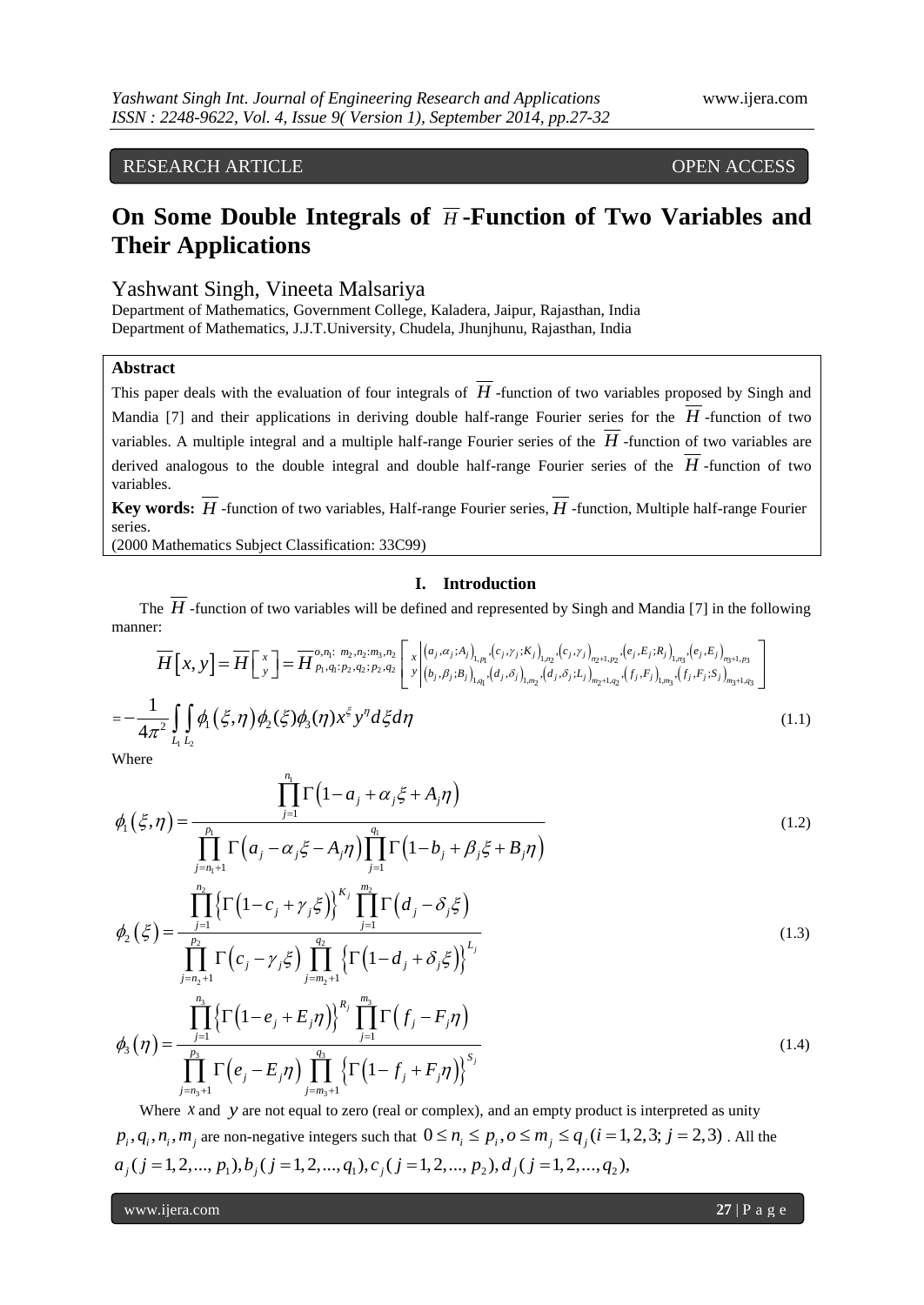$e_j$  (  $j = 1, 2, ..., p_3$  ),  $f_j$  (  $j = 1, 2, ..., q_3$  ) are complex parameters.  $e_j$  (  $j = 1, 2, ..., p_3$  ),  $f_j$  (  $j = 1, 2, ..., q_3$  ) are complex parameters.<br>  $\gamma_j \ge 0$  (  $j = 1, 2, ..., p_2$  ),  $\delta_j \ge 0$  (  $j = 1, 2, ..., q_2$  ) (not all zero simultaneously), similarly  $\gamma_j \ge 0$ ( $j = 1, 2, ..., p_2$ ),  $\delta_j \ge 0$ ( $j = 1, 2, ..., q_2$ ) (not all zero simultaneously), similarly<br>  $E_j \ge 0$ ( $j = 1, 2, ..., p_3$ ),  $F_j \ge 0$ ( $j = 1, 2, ..., q_3$ ) (not all zero simultaneously). The exponents  $\gamma_j \ge 0$  ( $j = 1, 2, ..., p_2$ ),  $\delta_j \ge 0$  ( $j = 1, 2, ..., q_2$ ) (not all zero simultaneously), similarly<br>  $E_j \ge 0$  ( $j = 1, 2, ..., p_3$ ),  $F_j \ge 0$  ( $j = 1, 2, ..., q_3$ ) (not all zero simultaneously). The exponents<br>  $K_j$  ( $j = 1, 2, ..., n_3$ ),  $L$ can take on nonnegative values.

The contour  $L_1$  is in  $\xi$ -plane and runs from  $-i\infty$  to  $+i\infty$ . The poles of  $\Gamma((d_j - \delta_j \xi)(j = 1, 2, ..., m_2))$  lie to the right and the poles of ane and runs from  $-i\infty$  to  $+i\infty$ . The poles of  $\Gamma((d_j - \delta_j \xi)(j = 1, 2, ..., m_2))$  li<br>  $\{(1-c_j + \gamma_j \xi)\}^{K_j} (j = 1, 2, ..., n_2), \Gamma((1 - a_j + \alpha_j \xi + A_j \eta)(j = 1, 2, ..., n_1))$ *K j* plane and runs from  $-i\infty$  to  $+i\infty$ . The poles of  $\Gamma\left(d_j - \delta_j \xi\right)$  ( $j = 1, 2, ..., m_2$ ) lie<br>  $\Gamma\left\{\left(1 - c_j + \gamma_j \xi\right)\right\}^{K_j}$  ( $j = 1, 2, ..., n_2$ ),  $\Gamma\left(1 - a_j + \alpha_j \xi + A_j \eta\right)$  ( $j = 1, 2, ..., n_1$ ) to the left of the contour. For  $K_j$  ( $j = 1, 2, ..., n_2$ ) not an integer, the poles of gamma functions of the numerator in  $(1.3)$  are converted to the branch points.

The contour  $L_2$  is in  $\eta$ -plane and runs from  $-i\infty$  to  $+i\infty$ . The poles of  $\Gamma\left(f_j - F_j\eta\right)(j = 1, 2, ..., m_3)$ lie to the right and the poles of The contour  $L_2$  is in  $\eta$ -plane and runs from  $-i\infty$  to  $+i\infty$ . The poles of  $\Gamma\left(f_j\right)$ <br>lie to the right and the poles of<br> $\Gamma\left\{\left(1-e_j+E_j\eta\right)\right\}^{\frac{R_j}{j}}$  ( $j=1,2,...,n_3$ ),  $\Gamma\left(1-a_j+\alpha_j\xi+A_j\eta\right)$  ( $j=1,2,...,n_1$ )

$$
\Gamma\left\{\left(1-e_j+E_j\eta\right)\right\}^{R_j} (j=1,2,...,n_3), \Gamma\left(1-a_j+\alpha_j\xi+A_j\eta\right) (j=1,2,...,n_1)
$$
 to the left of the contour.  
For *R* (i = 1, 2, ..., n.) not an integer, the poles of gamma functions of the numerator in (1, 4) are converted to

For  $R_j$  ( $j = 1, 2, ..., n_3$ ) not an integer, the poles of gamma functions of the numerator in (1.4) are converted to the branch points.

The functions defined in (1.1) is an analytic function of *x* and *y*, if  
\n
$$
U = \sum_{j=1}^{p_1} \alpha_j + \sum_{j=1}^{p_2} \gamma_j - \sum_{j=1}^{q_1} \beta_j - \sum_{j=1}^{q_2} \delta_j < 0
$$
\n(1.5)

$$
V = \sum_{j=1}^{p_1} A_j + \sum_{j=1}^{p_3} E_j - \sum_{j=1}^{q_3} B_j - \sum_{j=1}^{q_3} F_j < 0
$$
  
\nThe integral in (1.1) converges under the following set of conditions:  
\n
$$
\Omega = \sum_{j=1}^{n_1} \alpha_j - \sum_{j=n_1+1}^{p_1} \alpha_j + \sum_{j=1}^{m_2} \delta_j - \sum_{j=m_2+1}^{q_2} \delta_j L_j + \sum_{j=1}^{n_2} \gamma_j K_j - \sum_{j=n_2+1}^{q_1} \gamma_j - \sum_{j=1}^{q_1} \beta_j > 0
$$
\n(1.7)

The integral in (1.1) converges under the following set of conditions:  
\n
$$
\Omega = \sum_{j=1}^{n_1} \alpha_j - \sum_{j=n_1+1}^{p_1} \alpha_j + \sum_{j=1}^{m_2} \delta_j - \sum_{j=m_2+1}^{q_2} \delta_j L_j + \sum_{j=1}^{n_2} \gamma_j K_j - \sum_{j=n_2+1}^{p_2} \gamma_j - \sum_{j=1}^{q_1} \beta_j > 0
$$
\n
$$
\Lambda = \sum_{j=1}^{n_1} A_j - \sum_{j=n_1+1}^{p_1} A_j + \sum_{j=1}^{m_2} F_j - \sum_{j=m_2+1}^{q_2} F_j S_j + \sum_{j=1}^{n_3} E_j R_j - \sum_{j=n_2+1}^{p_3} E_j - \sum_{j=1}^{q_1} B_j > 0
$$
\n(1.8)

$$
\Lambda = \sum_{j=1}^{n_1} A_j - \sum_{j=n_1+1}^{p_1} A_j + \sum_{j=1}^{m_2} F_j - \sum_{j=m_2+1}^{q_2} F_j S_j + \sum_{j=1}^{n_3} E_j R_j - \sum_{j=n_2+1}^{p_3} E_j - \sum_{j=1}^{q_1} B_j > 0
$$
\n(1.8)

$$
\begin{aligned}\n &\text{arg } x &< \frac{1}{2} \Omega \pi, \text{ } \arg y &< \frac{1}{2} \Lambda \pi\n \end{aligned}\n \quad\n \begin{aligned}\n &\text{arg } x &< \frac{1}{2} \Omega \pi, \text{ } \arg y &< \frac{1}{2} \Lambda \pi\n \end{aligned}\n \tag{1.9}
$$

The behavior of the 
$$
\overline{H}
$$
-function of two variables for small values of  $|z|$  follows as:  
\n
$$
\overline{H}[x, y] = O(|x|^{\alpha} |y|^{\beta}), \max\{|x|, |y|\} \to 0
$$
\n(1.10)

Where

$$
\alpha = \min_{1 \le j \le m_2} \left[ \text{Re} \left( \frac{d_j}{\delta_j} \right) \right] \qquad \beta = \min_{1 \le j \le m_2} \left[ \text{Re} \left( \frac{f_j}{F_j} \right) \right]
$$
(1.11)

For large value of 
$$
|z|
$$
,  
\n
$$
\overline{H}[x, y] = O\{|x|^{\alpha'}, |y|^{\beta'}\}, \min\{|x|, |y|\} \to 0
$$
\n(1.12)  
\nWhere

 $1 \leq j \leq n_2$  $\mathbf{R} = \max_{1 \le j \le n_2} \mathbf{R} \mathbf{e} \left( K_j \frac{c_j - 1}{\gamma_j} \right)$ *c*  $\alpha' = \max_{1 \le j \le n_2} \text{Re} \left( K_j \frac{\sigma_j}{\gamma} \right)$  $\begin{pmatrix} c_i-1 \end{pmatrix}$  $=\max_{1\leq j\leq n_2} \text{Re}\left(K_j \frac{c_j-1}{\gamma_j}\right), \ \beta'=\max_{1\leq j\leq n_3}$  $\mathbf{R} = \max_{1 \le j \le n_3} \text{Re} \left( R_j \frac{e_j - 1}{E_j} \right)$ *e R E*  $\beta' = \max_{1 \le j \le n_3}$  $\begin{pmatrix} e_i-1 \end{pmatrix}$  $=\max_{1\leq j\leq n_3}\text{Re}\left(R_j\frac{e_j-1}{E_j}\right)$ (1.13)

Provided that  $U < 0$  and  $V < 0$ .

www.ijera.com **28** | P a g e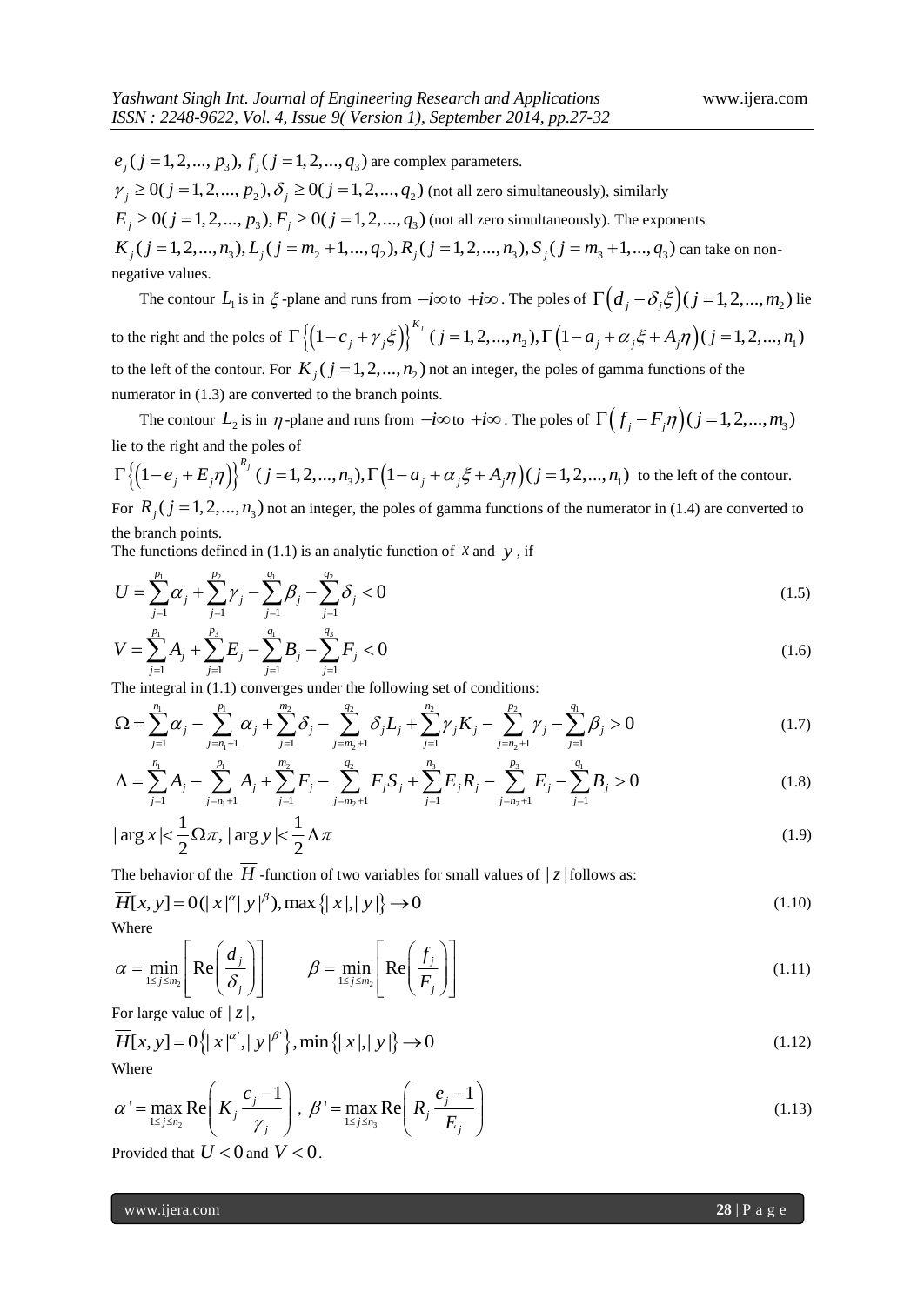If we take

Yashwant Singh Int. Journal of Engineering Research and Applications  
\nISSN : 2248-9622, Vol. 4, Issue 9( Version 1), September 2014, pp.27-32\n\nIf we take\n
$$
K_j = 1(j = 1, 2, ..., n_2), L_j = 1(j = m_2 + 1, ..., q_2), R_j = 1(j = 1, 2, ..., n_3), S_j = 1(j = m_3 + 1, ..., q_3)
$$
in

(1.1), the  $H$  -function of two variables reduces to  $H$  -function of two variables due to [4]. Orthogonality of Sine and Cosine functions:

$$
\int_{0}^{\pi} \sin mx \sin nx dx = \frac{0; m \neq n}{\frac{\pi}{2}; m = n}
$$
\n(1.14)

$$
\int_{0}^{\pi} \cos mx \cos nx dx = \frac{0; m \neq n}{\frac{\pi}{2}; m = n}
$$
\n(1.15)

### **II. Double Integrals**

The following double integrals has been evaluated in this paper  
\n
$$
\int_{0}^{\pi} \int_{0}^{\pi} (\sin x)^{\lambda-1} (\sin y)^{\mu-1} \sin rx \sin ty \, h(x, y) \, dx dy
$$
\n
$$
= 2^{2-\lambda-\mu} \pi^2 \sin \left( \frac{r\pi}{2} \right) \sin \left( \frac{t\pi}{2} \right) \psi(r, t)
$$
\n
$$
\int_{0}^{\pi} \int_{0}^{\pi} (\sin x)^{\lambda-1} (\sin y)^{\mu-1} \sin rx \cos ty \, h(x, y) \, dx dy
$$
\n(2.1)

<sup>1</sup>(sin v)<sup> $\mu-1$ </sup>  $\int\limits_{0}^{1}$ (x)  $\int_{-\pi}^{\pi} \int_{0}^{\pi} (\sin x)^{\lambda-1} (\sin y)^{\mu-1} \sin rx \cos ty \, h(x, y) \, dx \, dy$ 

$$
=2^{2-\lambda-\mu}\pi^2\sin\left(\frac{r\pi}{2}\right)\cos\left(\frac{t\pi}{2}\right)\psi(r,t)
$$
\n(2.2)

<sup>1</sup>(sin v)<sup> $\mu-1$ </sup>  $\int\limits_{0}^{1}$ (x) (x)  $\int_{-\pi}^{\pi} \int_{0}^{\pi} (\sin x)^{\lambda-1} (\sin y)^{\mu-1} \cos rx \sin ty \, h(x, y) \, dx \, dy$  $= 2^{-\pi/2} \pi^2 \sin \left( \frac{\pi}{2} \right) \cos \left( \frac{\pi}{2} \right)$ <br> $\int_{0}^{\pi} \int_{0}^{\pi} (\sin x)^{\lambda-1} (\sin y)^{\mu-1} \cos \theta$ 

$$
=2^{2-\lambda-\mu}\pi^2\cos\left(\frac{r\pi}{2}\right)\sin\left(\frac{t\pi}{2}\right)\psi(r,t)
$$
\n(2.3)

<sup>1</sup>(sin v)<sup> $\mu-1$ </sup>  $\int\limits_{0}^{1}$ (2) (2)<br> $\int_{-\pi}^{\pi} \int_{0}^{\pi} (\sin x)^{\lambda-1} (\sin y)^{\mu-1} \cos rx \cos ty \, h(x, y) \, dx dy$  $= 2^{2-\pi/4} \pi^2 \cos \left(\frac{\pi}{2}\right) \sin \left(\frac{\pi}{2} \int_0^{\pi} \sin x \right)^{\pi}$ <br> $\int_0^{\pi} \int_0^{\pi} (\sin x)^{\pi/4} (\sin y)^{\mu-1} \cos \theta$ 

$$
=2^{2-\lambda-\mu}\pi^{2}\cos\left(\frac{r\pi}{2}\right)\cos\left(\frac{t\pi}{2}\right)\psi(r,t)
$$
\nWhere

\n
$$
h(x,y)=\overline{H}^{o,\eta_{1}:m_{2},\eta_{2}:m_{3},n_{2}}_{p_{1},q_{1}:p_{2},q_{2}:p_{2},q_{2}}\left[u(\sin x)^{2c}\left|\left(a_{j},a_{j};A_{j}\right)_{1,p_{1}}(c_{j},y_{j};K_{j}\right)_{1,p_{2}}(c_{j},y_{j})_{n_{2}+1,p_{2}}(e_{j},E_{j};R_{j}\right)_{1,p_{3}}(e_{j},E_{j})_{n_{3}+1,p_{3}}\right]
$$
\n(2.4)

Where

$$
\pi \cos\left(\frac{1}{2}\right)^{\cos\left(\frac{1}{2}\right)^{W(r,t)}} \tag{2.4}
$$
\n
$$
h(x, y) = \overline{H}^{o, n_i : m_2, n_2 : m_3, n_2}_{p_1, q_1: p_2, q_2: p_2, q_2} \left[ u(\sin x)^{2c} \left| \left( a_j, \alpha_j; A_j \right)_{1, \rho_1}, \left( c_j, \gamma_j; K_j \right)_{1, \rho_2}, \left( c_j, \gamma_j \right)_{n_2+1, \rho_2}, \left( e_j, E_j; R_j \right)_{1, \rho_3}, \left( e_j, E_j \right)_{n_3+1, \rho_3} \right]
$$
\n
$$
(r, t) = \pi \left[ \frac{1}{\sqrt{\pi}} \left[ \frac{1}{\sqrt{\pi}} \left( \frac{1}{\sqrt{\pi}} \right)^{\frac{2c}{c}} \left| \left( b_j, \beta_j; B_j \right)_{1, \rho_1}, \left( d_j, \delta_j \right)_{1, \rho_2}, \left( d_j, \delta_j; L_j \right)_{n_2+1, \rho_2}, \left( f_j, F_j \right)_{1, \rho_3}, \left( f_j, F_j; S_j \right)_{n_3+1, \rho_3} \right]
$$
\n
$$
= \pi \left[ \frac{1}{\sqrt{\pi}} \left[ \frac{1}{\sqrt{\pi}} \left( \frac{1}{\sqrt{\pi}} \right)^{\frac{2c}{c}} \left| \left( b_j, \beta_j; B_j \right)_{1, \rho_1}, \left( d_j, \delta_j \right)_{1, \rho_2}, \left( d_j, \delta_j; L_j \right)_{n_2+1, \rho_2}, \left( f_j, F_j \right)_{1, \rho_3}, \left( f_j, F_j; S_j \right)_{n_3+1, \rho_3} \right]
$$
\n
$$
= \pi \left[ \frac{1}{\sqrt{\pi}} \left[ \frac{1}{\sqrt{\pi}} \left( \frac{1}{\sqrt{\pi}} \right)^{\frac{2c}{c}} \left| \left( b_j, \beta_j; B_j \right)_{1, \rho_1}, \left( d_j, \delta_j; L_j \right)_{1, \rho_2}, \left( d_j, \delta_j; L_j \right)_{n_2+1, \rho_2}, \left( f_j, F_j \right)_{
$$

And

$$
\psi(r,t) =
$$

$$
W(r,t) = \frac{W(r,t)}{H_{p_1+2,q_1+2,p_2,q_2,p_2,q_2}} \left[ \int_{\nu(\sin y)^{2d}}^{\nu(\sin y)^{2d}} \left| \left( b_j, \beta_j; B_j \right)_{l,q_1} \left( d_j, \delta_j \right)_{l,m_2} \left( d_j, \delta_j; L_j \right)_{m_2+l,q_2} \left( f_j, F_j \right)_{l,m_3} \left( f_j, F_j; S_j \right)_{m_3+l,q_3} \right] \right]
$$
\n
$$
W(r,t) = \frac{W(r,t)}{H_{p_1+2,q_1+2,p_2,q_2,p_2,q_2}} \left[ \int_{\nu}^{u_2(1)} \left| \left( 1-\lambda, 2c; 1 \right), (1-\mu, 2d; 1), (a_j, \alpha_j; A_j)_{l,n_1} \left( c_j, \gamma_j; K_j \right)_{l,n_2} \left( c_j, \gamma_j \right)_{m_2+l,n_2} \left( e_j, E_j; R_j \right)_{l,n_3} \left( e_j, E_j \right)_{m_3+l,n_3} \right] \right]
$$
\n
$$
W(r,t) = \frac{W(r,t)}{W_{p_1+2,q_1+2,p_2,q_2,p_2,q_2}} \left[ \int_{\nu}^{u_2(1)} \left| \left( 1-\lambda, 2c; 1 \right), (1-\mu, 2d; 1), (a_j, \alpha_j; A_j)_{l,n_1} \left( c_j, \gamma_j; K_j \right)_{l,n_2} \left( d_j, \delta_j; L_j \right)_{m_2+l,n_2} \left( f_j, F_j; R_j \right)_{l,n_3+l,n_3} \right] \right]
$$
\n
$$
W(r,t) = \frac{W(r,t)}{W_{p_1+2,q_1+2,p_2,q_2,p_2,q_2}} \left[ \int_{\nu}^{u_2(1)} \left| \left( 1-\lambda, 2c; 1 \right), (1-\mu, 2d; 1), (a_j, \alpha_j; A_j)_{l,n_1} \left( c_j, \gamma_j; K_j \right)_{l,n_2} \left( d_j, \delta_j; L_j \right)_{m_2+l,n_2} \left( f_j, F_j; R_j \right)_{l,n_3+l,n_3} \right]
$$
\n
$$
W(r
$$

And 
$$
(\lambda \pm \mu)
$$
 stands for the pair of parameters  $(\lambda + \mu)$ ,  $(\lambda - \mu)$ .  
Also Re( $\lambda$ ) + 2*c* min  $\left(\frac{b_j}{\beta_j}\right)$  + 2*c* min  $\left(\frac{d_j}{\delta_j}\right)$  > 0,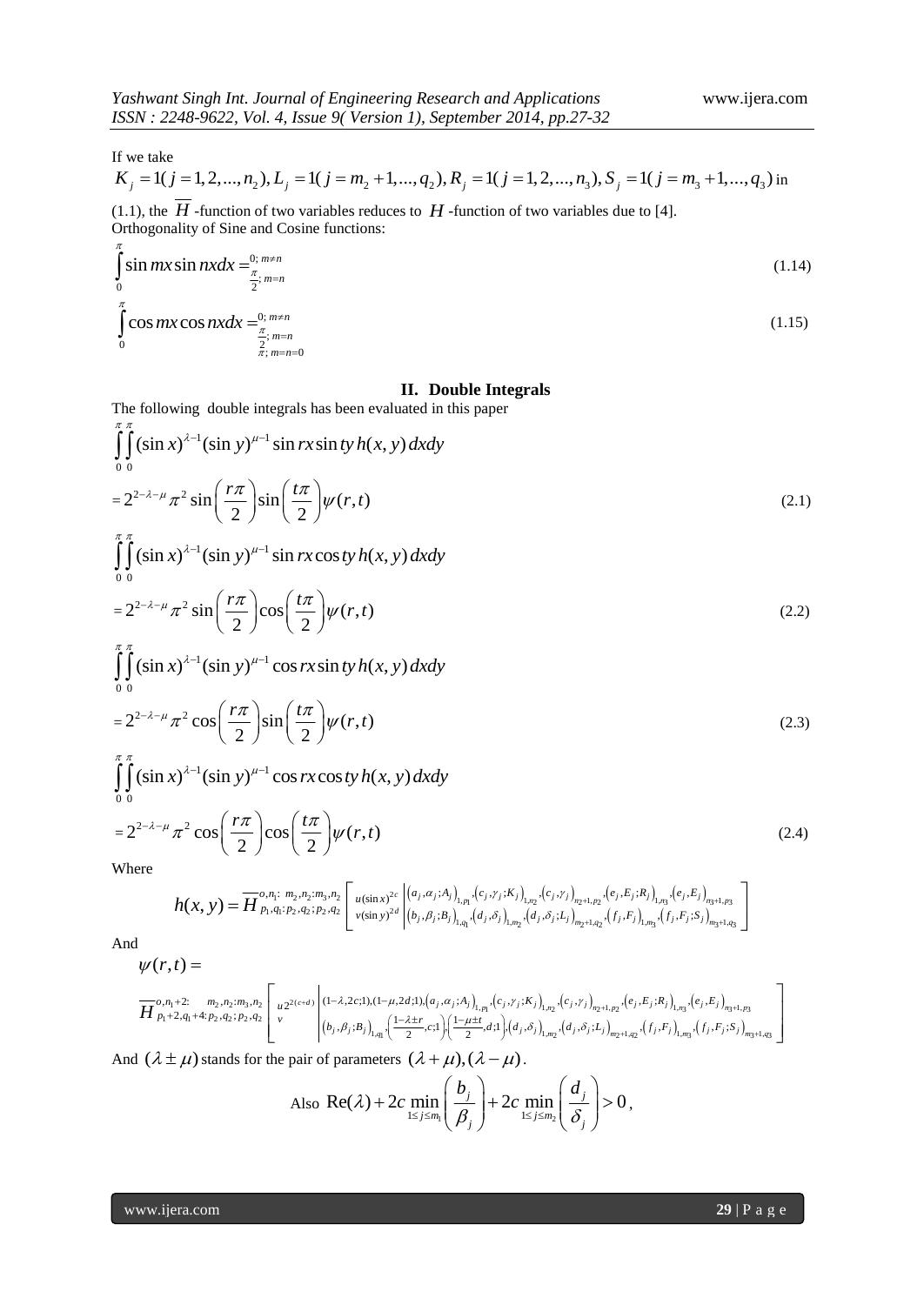*Yashwant Singh Int. Journal of Engineering Research and Applications* www.ijera.com *ISSN : 2248-9622, Vol. 4, Issue 9( Version 1), September 2014, pp.27-32*

Re(
$$
\mu
$$
) + 2d min<sub>1≤j≤m<sub>1</sub></sub>  $\left(\frac{b_j}{\beta_j}\right)$  + 2c min<sub>1≤j≤m<sub>2</sub></sub>  $\left(\frac{d_j}{\delta_j}\right)$  > 0 and conditions (1.7), (1.8) and (1.9) are also satisfied.

Proof: If we express the H -function of two variables occurring in the integrand of (2.1) as the Mellin-Barnes type integral (1.1) and interchange the order of integrations (which is permissible due to the absolute convergence of the integrals involved in the process), we get<br>L.H.S. of (2.1)<br> $= -\frac{1}{4\pi^2} \int_{I_1} \int_{I_2} \phi_1(\xi, \eta) \phi_2(\xi) \phi_3(\eta)$ L.H.S. of (2.1)

$$
= -\frac{1}{4\pi^2} \iint_{L_1} \phi_1(\xi, \eta) \phi_2(\xi) \phi_3(\eta) u^{\xi} v^{\eta}
$$
  

$$
\left[ \int_0^{\pi} (\sin x)^{\mu+2c\xi-1} \sin rx dx \int_0^{\pi} (\sin y)^{\mu+2d\xi-1} \sin ty dy \right] d\xi d\eta
$$

Now, applying the result  $(5]$ , p.70, eq.  $(3.1.5)$ ) and equation  $(1.1)$ , the result  $(2.1)$  follows at once. The remaining integrals can be evaluated similarly.

#### **III. Double Half-Range Fourier Series**

The following double half-range Fourier series will be proved:

4 1 1 ( , ) 2 sin sin ( , )sin sin *m n* 2 2 *m n f x y m n mx ny* (3.1) *m n f x y m n mx ny* 

The following double that-1 angle Fourier series with the proved.  
\n
$$
f(x, y) = 2^{4-\lambda-\mu} \sum_{m=1}^{\infty} \sum_{n=1}^{\infty} \sin\left(\frac{m\pi}{2}\right) \sin\left(\frac{n\pi}{2}\right) \psi(m, n) \sin mx \sin ny
$$
\n(3.1)  
\n
$$
f(x, y) = 2^{4-\lambda-\mu} \sum_{m=1}^{\infty} \sum_{n=0}^{\infty} \sin\left(\frac{m\pi}{2}\right) \cos\left(\frac{n\pi}{2}\right) \psi(m, n) \sin mx \cos ny
$$
\n(3.2)  
\n
$$
f(x, y) = 2^{4-\lambda-\mu} \sum_{m=0}^{\infty} \sum_{n=1}^{\infty} \cos\left(\frac{m\pi}{2}\right) \sin\left(\frac{n\pi}{2}\right) \psi(m, n) \cos mx \sin ny
$$
\n(3.3)

$$
f(x, y) = 2^{4-\lambda-\mu} \sum_{m=1}^{\infty} \sum_{n=0}^{\infty} \sin\left(\frac{m\pi}{2}\right) \cos\left(\frac{n\pi}{2}\right) \psi(m, n) \sin mx \cos ny
$$
\n
$$
f(x, y) = 2^{4-\lambda-\mu} \sum_{m=0}^{\infty} \sum_{n=1}^{\infty} \cos\left(\frac{m\pi}{2}\right) \sin\left(\frac{n\pi}{2}\right) \psi(m, n) \cos mx \sin ny
$$
\n
$$
f(x, y) = 2^{4-\lambda-\mu} \sum_{m=1}^{\infty} \sum_{n=1}^{\infty} \cos\left(\frac{m\pi}{2}\right) \cos\left(\frac{n\pi}{2}\right) \psi(m, n) \cos mx \cos ny
$$
\n(3.4)

$$
f(x, y) = 2^{4-\lambda-\mu} \sum_{m=0}^{\infty} \sum_{n=1}^{\infty} \cos\left(\frac{m\pi}{2}\right) \sin\left(\frac{n\pi}{2}\right) \psi(m, n) \cos mx \sin ny
$$
\n
$$
f(x, y) = 2^{4-\lambda-\mu} \sum_{m=1}^{\infty} \sum_{n=1}^{\infty} \cos\left(\frac{m\pi}{2}\right) \cos\left(\frac{n\pi}{2}\right) \psi(m, n) \cos mx \cos ny
$$
\n(3.4)

$$
\lim_{m=1} \frac{1}{n-1} \left( \frac{2}{\sqrt{2}} \right) \left( \frac{2}{\sqrt{2}} \right)
$$
\nWhere  $f(x, y) = (\sin x)^{\lambda - 1} (\sin y)^{\mu - 1} h(x, y)$  and provided that

\n
$$
\text{Re}(\lambda) + 2c \min_{1 \le j \le m_1} \left( \frac{b_j}{\beta_j} \right) + 2c \min_{1 \le j \le m_2} \left( \frac{d_j}{\delta_j} \right) > 0, \text{ Re}(\mu) + 2d \min_{1 \le j \le m_1} \left( \frac{b_j}{\beta_j} \right) + 2c \min_{1 \le j \le m_2} \left( \frac{d_j}{\delta_j} \right) > 0 \text{ and}
$$
\nconditions (1.7) (1.8) and (1.0) are also satisfied.

conditions  $(1.7)$ ,  $(1.8)$  and  $(1.9)$  are also satisfied. **Proof:** To prove (3.1), let

$$
\lim_{1 \le j \le m_1} \left( \beta_j \right)
$$
  
conditions (1.7), (1.8) and (1.9) are also satisfied.  
**Proof:** To prove (3.1), let  

$$
f(x, y) = (\sin x)^{\lambda - 1} (\sin y)^{\mu - 1} h(x, y) = \sum_{m=1}^{\infty} \sum_{n=1}^{\infty} A_{m,n} \sin mx \sin ny
$$
(3.5)

Which is valid since  $f(x, y)$  is continuous and of bounded variation in the open interval  $(0, \pi)$ .

is seen that<br> $\pi \pi$ 

Multiplying both sides of (3.5) by 
$$
\sin rx \sin ty
$$
 and integrating from 0 to  $\pi$  with respect to both  $x$  and  $y$ , it  
\nis seen that\n
$$
\int_{0}^{\pi} \int_{0}^{\pi} (\sin x)^{\lambda-1} (\sin y)^{\mu-1} h(x, y) \sin rx \sin ty dx dy =
$$
\n
$$
\sum_{m=1}^{\infty} \sum_{n=1}^{\infty} A_{m,n} \int_{0}^{\pi} \int_{0}^{\pi} \sin mx \sin ny \sin rx \sin ty dx dy
$$
\n(3.6)

Now using (2.1), and orthogonal property of sine functions, it follows that  
\n
$$
A_{r,t} = 2^{4-\lambda-\mu} \sin\left(\frac{r\pi}{2}\right) \sin\left(\frac{t\pi}{2}\right) \psi(r,t)
$$
\n(3.7)

Substituting the value of  $A_{m,n}$  from (3.7) to (3.5), the result (3.1) follows at once.

To establish (3.2), put

www.ijera.com **30** | P a g e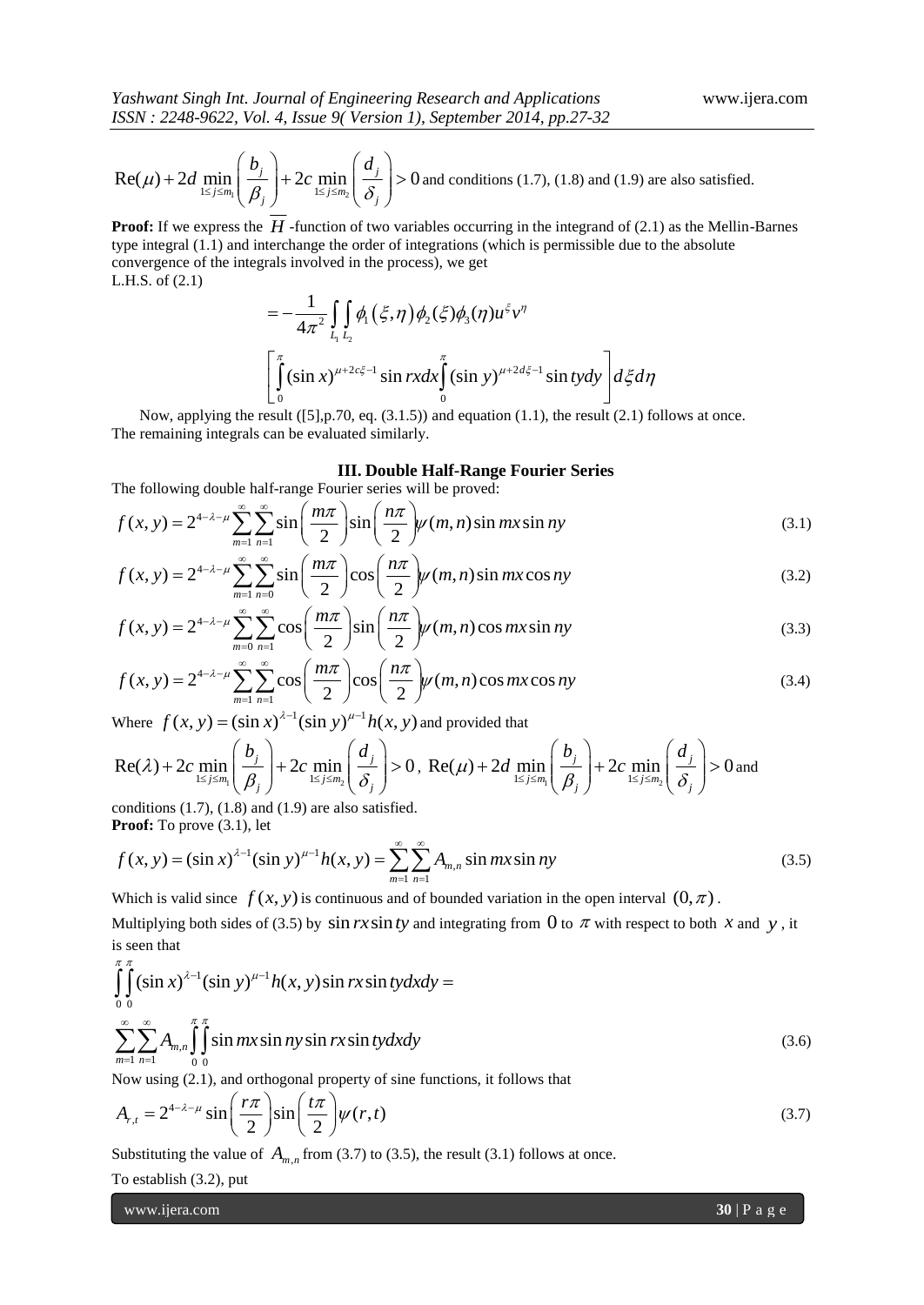$$
f(x, y) = \sum_{m=1}^{\infty} \sum_{n=0}^{\infty} B_{m,n} \sin mx \cos ny
$$
 (3.8)

Multiplying both sides of (3.8) by  $\sin rx \cos ty$  and integrating from 0 to  $\pi$  with respect to both x and y and

using (2.2) and orthogonal properties of sine and cosine functions, we find that  
\n
$$
B_{r,t} = 2^{4-\lambda-\mu} \sin\left(\frac{r\pi}{2}\right) \cos\left(\frac{t\pi}{2}\right) \psi(r,t)
$$
\n(3.9)

Except that  $B_{r,0}$  is one-half of the above value.

From (3.8) and (3.9), the series (3.2) follows easily. The result (3.3) can be established in a manner similar to above.

To establish (3.4), let

To establish (3.4), let  
\n
$$
f(x, y) = \sum_{m=1}^{\infty} \sum_{n=0}^{\infty} D_{m,n} \cos mx \cos ny
$$
\n(3.10)

Multiplying both sides of (3.8) by  $\cos rx \cos ty$  and integrating from  $\hat{0}$  to  $\pi$  with respect to both x and y and

using (2.2) and orthogonal properties of cosine functions, we obtain  
\n
$$
D_{r,t} = 2^{4-\lambda-\mu} \cos\left(\frac{r\pi}{2}\right) \cos\left(\frac{t\pi}{2}\right) \psi(r,t)
$$
\n(3.11)

Except that  $D_{0,t}$ ,  $D_{r,0}$  are one-half and  $D_{0,0}$  is quarter of the above values.

The Fourier series (3.4) now follows from (3.10) and (3.11).

### **IV. Multiple Integrals**

The following multiple integral analogous to (2.1) can be derived easily on following the procedure as given \$2 and taking the help of  $([5], p.70, eq.(3.1.5))$ :

**1V. Multiple Integrals**  
\nThe following multiple integral analogous to (2.1) can be derived easily on following the procedure as given \$2 and taking the help of ([5],p.70,eq.(3.1.5):  
\n
$$
\int_{0}^{\pi} \dots \int_{0}^{\pi} (\sin x_1)^{\lambda_1-1} (\sin x_n)^{\lambda_n-1} \sin r_1 x_1 \dots \sin r_n x_n h(x_1, ..., x_n) dx_1...dx_n
$$
\n
$$
= 2^{n-\lambda_1-...-\lambda_n} \pi^n \sin \left( \frac{r_1 \pi}{2} \right) \dots \sin \left( \frac{r_n \pi}{2} \right) \psi(r_1, ..., r_n)
$$
\n(4.1)  
\nWhere  $\text{Re}(\lambda_i) + 2c \min_{1 \le i \le m} \left( \frac{b_j}{\beta} \right) + 2c \min_{1 \le i \le m} \left( \frac{d_j}{\delta} \right) > 0; i = 1, 2, ..., n \text{ and conditions (1.7), (1.8) and (1.9) are$ 

Where  $\text{Re}(\lambda_i) + 2c \min_{1 \le j \le m_i} \left( \frac{b_j}{\beta_j} \right) + 2c \min_{1 \le j \le m_2} \left( \frac{d_j}{\delta_j} \right) > 0$  $\min_{1 \leq j \leq m_1} \left( \frac{b_j}{\beta_j} \right) + 2c \min_{1 \leq j \leq m_2} \left( \frac{d_j}{\delta_j} \right) > 0$ + 2c min  $\left(\frac{b_j}{\beta_j}\right)$  + 2c min  $\left(\frac{d_j}{\delta_j}\right)$  > 0; *i* =  $\; i = 1, 2, \ldots, n$  and conditions (1.7), (1.8) and (1.9) are

also hold, and

$$
h(x_1,...,x_n) = \overline{H}^{o,n_1; n_2, n_2; n_3, n_2}_{p_1, q_1; p_2, q_2; p_2, q_2} \left[\sum_{\substack{(si \ (si \ n x_n)^{2c_n}}} \delta_j \right)^{1/2c_1} \left[\sum_{\substack{(a_j, a_j; A_j)_{1, p_1}, (c_j, r_j; K_j)_{1, p_2}, (c_j, r_j)_{m_2+1, p_2}, (e_j, E_j; R_j)_{1, q_3}, (e_j, E_j)_{m_3+1, p_3}}} \left[\sum_{\substack{(si \ (si \ n x_n)^{2c_n}}} \delta_j \right]^{w(\sin x_1)^{2c_1}} \left[\sum_{\substack{(a_j, a_j; A_j)_{1, p_1}, (c_j, r_j; K_j)_{1, p_2}, (d_j, \delta_j; L_j)_{m_2+1, q_2}, (f_j, F_j)_{1, m_3}, (f_j, F_j; S_j)_{m_3+1, q_3}}} \right]
$$
\n
$$
f(r_1,...,r_n) = \sum_{\substack{a_j \ (i,j \ n x_n)^{2c_j} \ (i,j \ n x_n)^{2c_j}}} \left[\sum_{\substack{(si \ n x_n)^{2c_n}}} \delta_j \left[\sum_{\substack{(b_j, b_j; B_j)_{1, q_1}, (d_j, \delta_j)_{1, p_2}, (d_j, \delta_j; L_j)_{m_2+1, q_2}, (f_j, F_j; S_j)_{m_3+1, q_3}}} \right]\right]
$$

And

 1 2 2 3 2 2( ... ) <sup>1</sup> 1, 1, 1, 1 2 1 1 2 2 2 2 1, 1, 1, 1, 1, 1 2 2 2 3 3 3 1, 1 , 2: , : , (1 ,2 ;1) , , ; , , ; , <sup>2</sup> 2, 4: , ; , <sup>1</sup> , ; , , ;1 , , , , ; , , , , ; 2 *c cn j j n j j j j j j p n j j j j j j j j j j j j j j j j q m m q m m q n n o n m n m n c a A c K c u p q p q p q <sup>v</sup> <sup>r</sup> b B c d d L f F f F S H* 1, 1, 1, 2 2 3 3 3 , , , ; , , *j j j j j j j n p n n p e E R e E* 

For  $j = 1, 2, ..., n$ .

Multiple integrals analogous to (2.2) to (2.4) can also be written easily.

#### **V. Multiple Half-Range Fourier Series**

The following multiple half-range Fourier series analogous to (2.1) can be derived on following lines as given in \$3 [5], using the integral (4.1) and the multiple orthogonal property of sine functions: